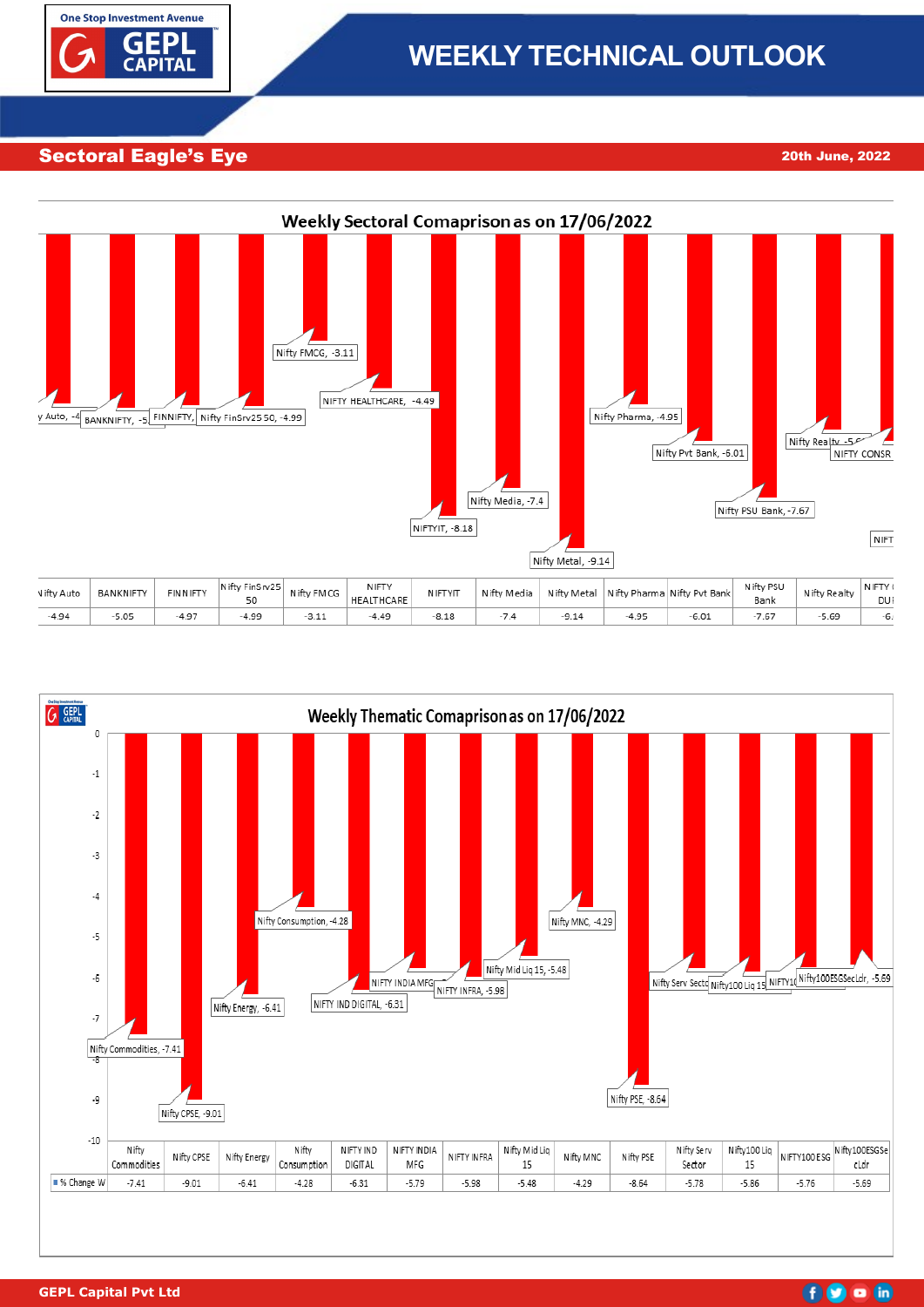

#### Short Term Sectoral View 2008 2012 20th June, 2022

#### **NIFTY PSE : 3764.30 weekly change (-8.64%)**



#### **Observation**

- NIFTY PSE has been moving in a range between 3785- 4500 for the past 8 months.
- On the weekly charts, the Index has breached 8 month's consolidation on the downside.
- On the daily charts we can see a breakdown of Head and Shoulder pattern with a big bearish candle.
- Prices also breached its upward slopping trend line which was well respected since December 2021 indicating negative undertone of the sector.
- The RSI indicator on weekly charts is trading below the 50 mark indicating bearish momentum.

#### **Inference & Expectations**

- The NIFTY PSE has shown a break down with a strong negative momentum.
- The index can move lower towards the 3443 level, a break below which it can face selling pressure and extend the downside towards 3000 level (multiple touch points & 61.8.% Fibonacci retracement).
- Our bearish view will be negated if the level of 4165 is taken out on upside.

## 60 o in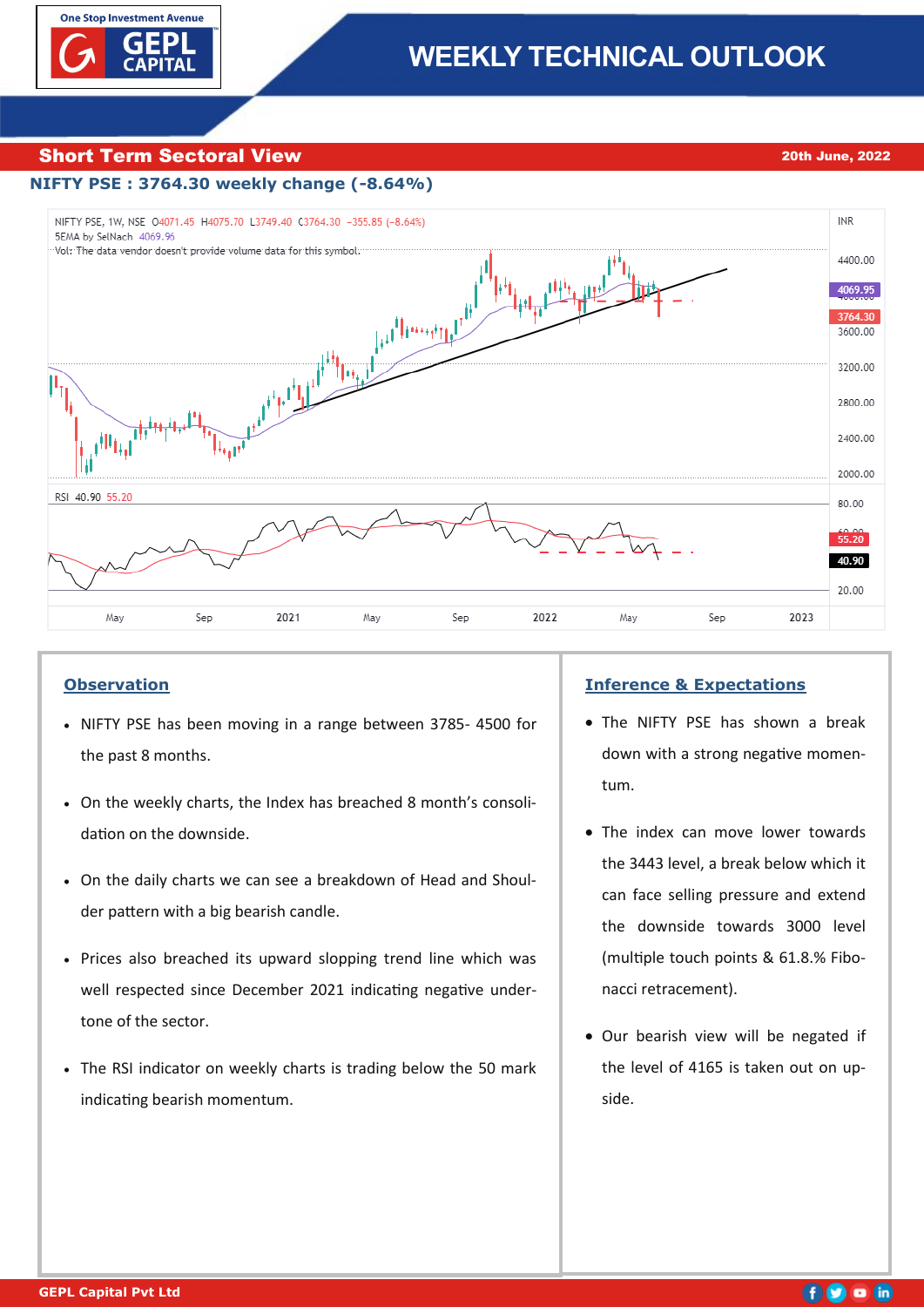

## Short Term Sectoral View 2014 2014 2022

## **NIFTY ENERGY : 24155.15 weekly change (-6.41%)**



**17** TradingView

## **Observation**

- NIFTY ENERGY has given a breakdown from its upward slopping price channel which was respected since March 2020 lows.
- 20EMA which was acting as a support to prices, now is acting as a resistance to the prices.
- Prices on the Weekly chart have formed lower high, lower low formation.
- On the daily charts, the prices have been sustaining below 200 Day SMA since last couple of days.
- The RSI indicator on weekly charts is trading below the 50 mark indicating bearish momentum.

## **Inference & Expectations**

- Prices has breached its long term channel pattern indicating a sign of concern.
- Till the Index trades below the 25210 level we expect the bearish momentum to continue.
- Going ahead the index can move lower towards 21850 mark. Our view will be negated if prices move on the upside above 25210 levels.